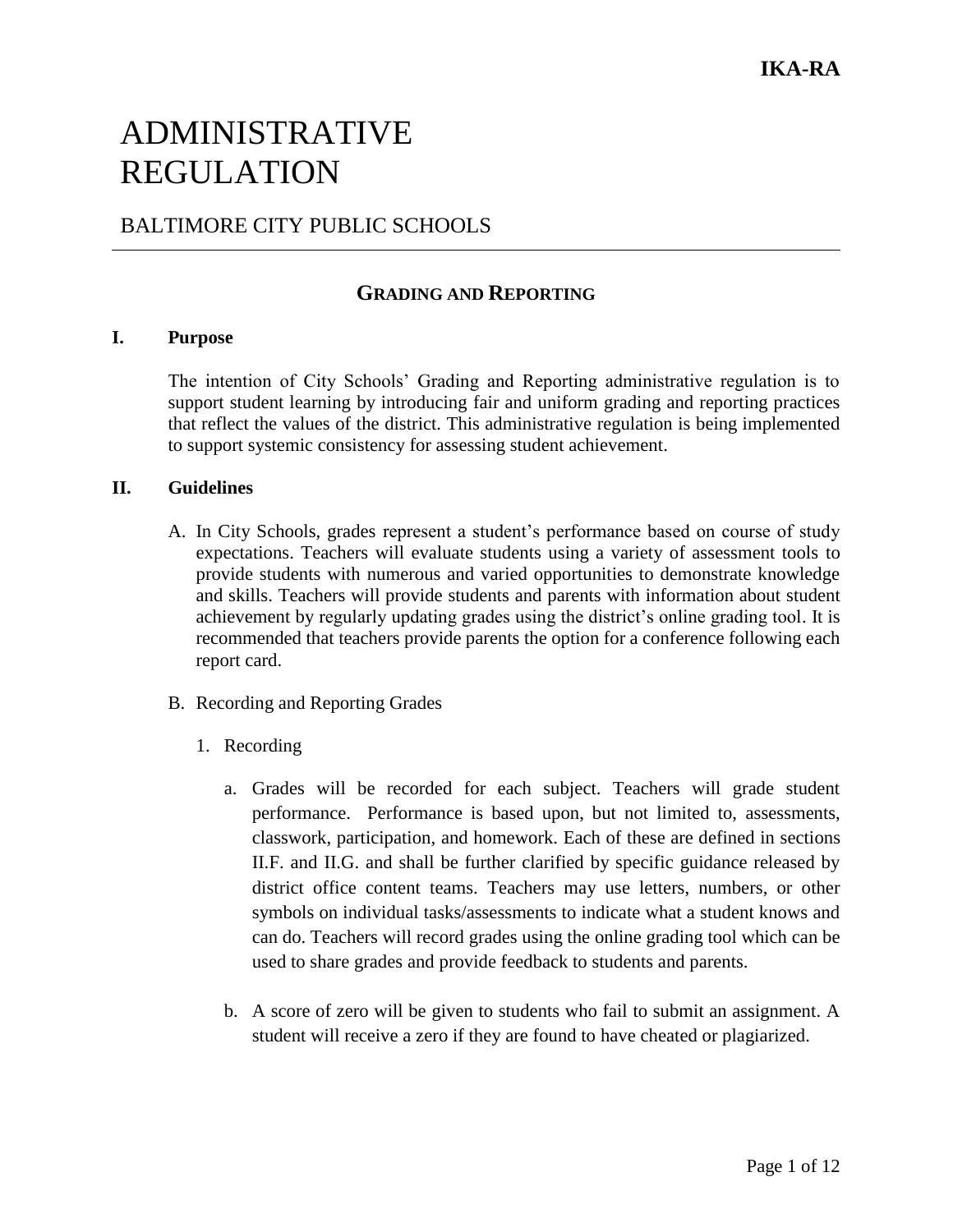- c. City Schools shall provide guidance regarding how courses that are retaken should appear on report cards, transcripts, and in the GPA calculation that incorporates its Athletics (JJIC) and Promotion and Retention policies (IKEA).
- 2. Reporting
	- a. On the first day of school, teachers will communicate, in writing, the grading procedures and grading elements to students and parents.
	- b. In their grading practices, schools shall identify the portion of student grades that shall be based on assessments. The following parameters apply:
		- i. A minimum of 70 percent of a student's grade shall be based on assessments.
		- ii. Because students can demonstrate mastery through a wide variety of methods beyond exams, a broad definition of assessments has been provided in sections II.F. and II.G. of this administrative regulation and shall be further clarified in content-specific guidance produced by district office content teams.
		- iii. Schools may determine grading practice variation between grade level and subject areas but must adhere to any content specific guidance produced by district office content leads.
		- iv. Diagnostic assessment shall not be used in the calculation of a grade.
	- c. In their grading practices, schools shall identify the portion of student grades that shall be based on classwork, participation, and homework. The combined total of these category weights shall not exceed more than 30 percent of the overall grade, with homework not exceeding more than 10 percent of the overall grade. Schools may determine variation between grade level and subject areas but must adhere to any content specific guidance produced by district office content leads.
	- d. City Schools encourages schools to reassess students on assignments during the marking period. If a student's understanding of the content assessed on a summative assignment shows improvement upon reassessment, that grade may be replaced with the new grade. The reassessment may take a different form from the original assessment but must be graded based on correctness and have the same weight in the gradebook as the previous assignment.
	- e. In Pre-K, final course grades will be the equivalent of final term grades entered by the teacher of record. In non high-school credit-bearing grade K-8 courses, final grades are an average of the grades reported in previous marking periods. In Grades 9-12, term exams will be given in all core subject areas (English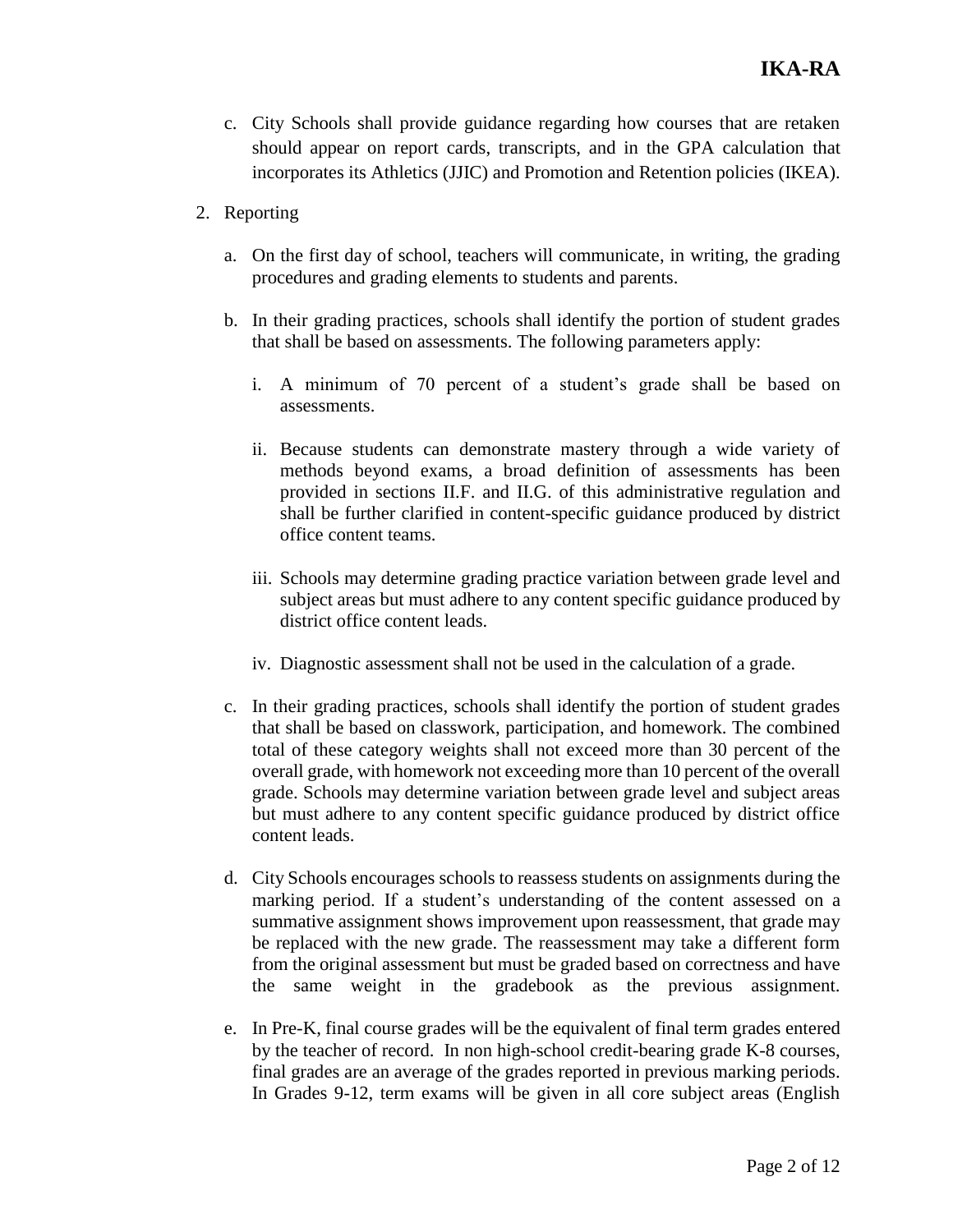Language Arts, Science, Mathematics, and Social Studies). When calculating a student's final grade for credit-bearing semester-long courses, each of the two quarter grades will be worth 40 percent and the term exam will make up the remaining 20 percent. For credit-bearing year-long courses, each semester will be worth 50 percent. When calculating each semester grade, each of the two quarter grades will be worth 40 percent, and the term exam will be worth 20 percent.

- f. If City Schools is offering a national or international program with published global standards for assessment (e.g. Advanced Placement or International Baccalaureate), then grading shall follow the methodology of that organization.
- g. All grade changes shall follow guidance released by City Schools' Academics Office (see IKA-RA Attachment 1 (Grade Change Guidelines), IKA-RA Form 1 (Grade Change Request Form), and IKA-RA Form 2 (Historical Grade Change Request Form).
- C. Attendance

City Schools is committed to providing students with a rigorous and engaging education. Attendance in class is not only critical to learning content and skills, but also to satisfy full participation in classroom activities. City Schools follows the guidelines set forth by the Maryland State Department of Education regarding attendance and credit earning. In City Schools, absences will not be used as an element of a student's grade; however, poor attendance is likely to hinder a student's ability to succeed in class. Students who are absent will have the opportunity to make up missed assignments. Teachers will provide makeup work within three (3) school days of the student's last absence, and students must turn in assignments within seven (7) school days after they are provided by the teacher. The time allowed for makeup work may be extended on a case-by-case basis for extenuating circumstances determined by the teacher.

D. Promotion

Please refer to the Board's policy on promotion (IKEA).

- E. School-based Grading Practices
	- 1. Please see the Board policy on Grading and Reporting (IKA) for requirements on school-based grading practices.
	- 2. The Chief Academic Officer or his/her designee has the authority to review and require any changes he/she deems necessary to any school-based grading practices.
- F. Elementary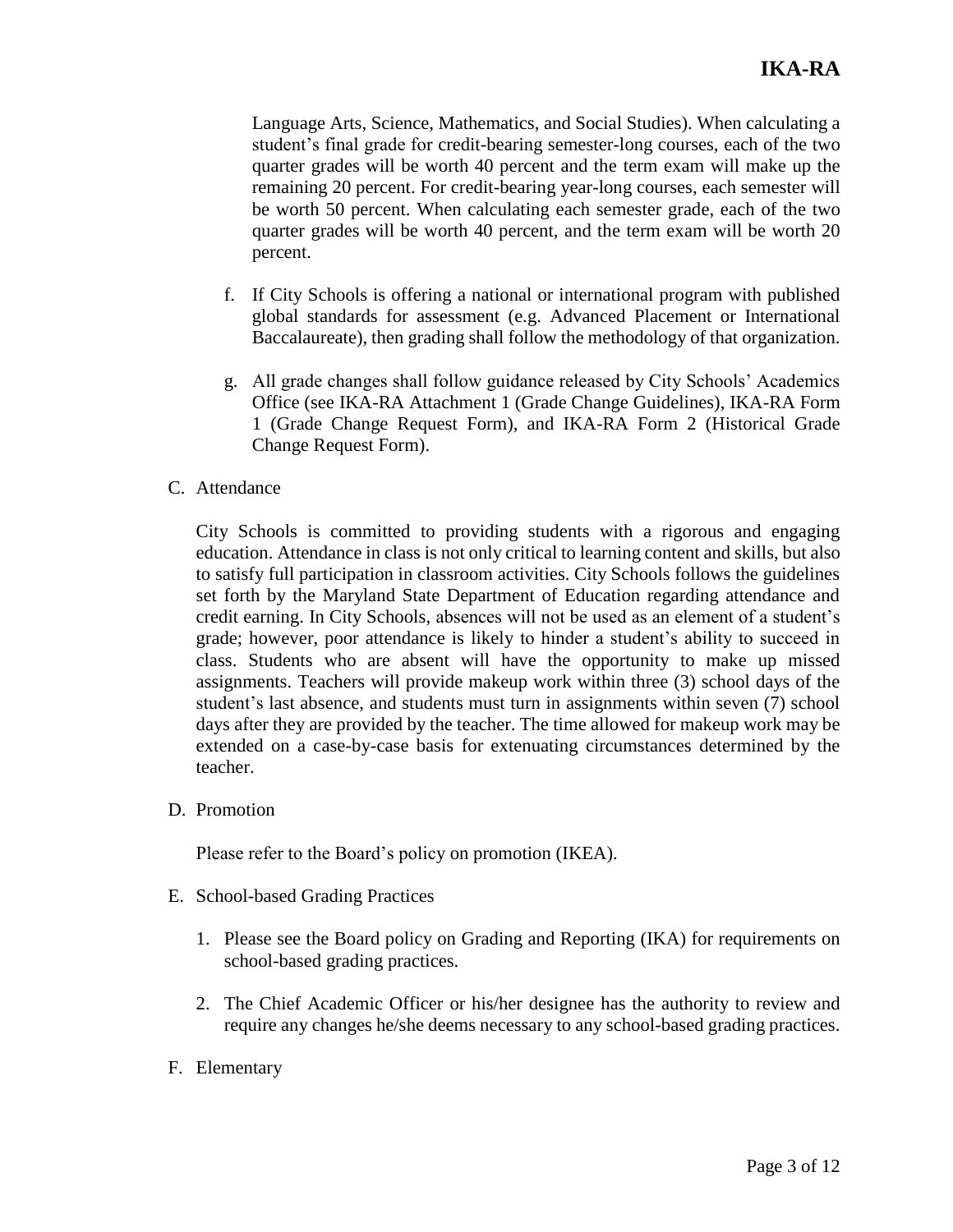- 1. Pre- $K 1<sup>st</sup>$  Grade
	- a. Pre-K, Kindergarten and  $1<sup>st</sup>$  grade students will be assigned grades for each learning domain (subject area) that serves as an evaluation of the child's emergent knowledge and accompanying skills for that domain. Report cards will be issued following the conclusion of the marking period (e.g. after each quarter, trimester, or semester).

The following grades are eligible for use on the report card:

 $P =$ Proficient  $I = In Process$  $N =$  Needs Development

INC = Incomplete. The "INC" grade may be used temporarily for students who have been lawfully absent from school and have not had an opportunity to make up missed work prior to the end of a marking period.

 $L =$  Late Enrollment. An "L" will be issued when students enroll in a course near the end of a marking period, without available equivalent grades from a prior school to inform the calculation of the marking period grade.

PASS= Pass. A "PASS" may also be used for English Language learners (ELs) in the beginning stages of English language acquisition (WIDA levels 1-1.7, verified in the online student information system) when English proficiency limits accuracy of earned letter grade.

- b. Elements of a grade which may be used to evaluate student performance include:
	- i. Classwork: This includes work completed in the classroom setting. Classwork can include but is not limited to:
		- a) Active participation in whole class and small group settings which may include activities involving play, small group work, and other developmentally-informed learning
		- b) Completion of in-class assignments and center activities, including independent reading
		- c) Shared, interactive, and independent writing activities including notebooks, journals, etc.
		- d) Hands-on content area experiences (in literacy, math, science, social studies, etc.)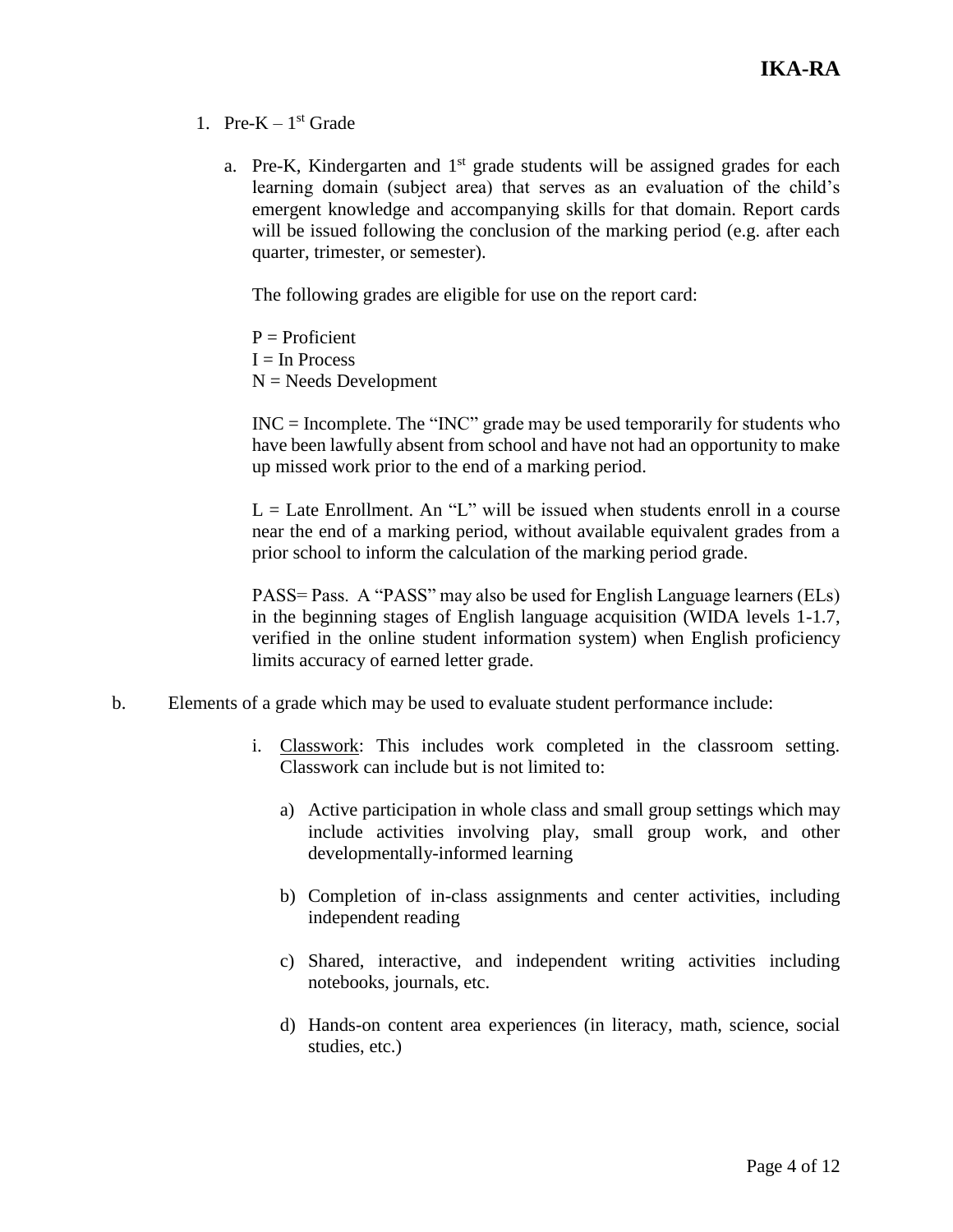- ii. Homework: This includes all work completed outside the classroom. Homework assignments should be interactive with families and might include but are not limited to:
	- a) Reading logs and book reports
	- b) Take-home booklets or other activities
	- c) Content specific or theme-related activities
- iii. Assessments: This category includes both formative and summative methods of assessing student learning with the goals of supporting student growth and success. A combination of assessment tools must be used. In determining the value of specific elements of a student's grade, no single component should be weighted in a manner that it alone could cause a student to fail. Additionally, an adequate number of assessments must be given to allow a fair calculation of a grade.
	- a) Assessments can include but are not limited to:
		- i) Content specific assessments administered one-on-one or in small groups
		- ii) End of unit tests
		- iii) Benchmarks
		- iv) Performance-based assessments (including writing, working with manipulatives, etc.)
		- v) Projects, reports, and oral presentations
		- vi) Checklists and observations
		- vii)Portfolios
		- viii) Teacher created assessments
	- b) City Schools believes in using a combination of baseline academic information and social/emotional, cognitive, physical, and behavioral development to assess young children. This can include number and letter knowledge and other academic information, as well as teachers' observations of students engaged in play, small group work, and other developmentally informed learning.
- 2.  $2<sup>nd</sup>$  Grade  $5<sup>th</sup>$  Grade
	- a. Grading Elements
		- i. Students will be assigned grades for each subject area that serves as an evaluation of the child's knowledge and skills for that subject. Report cards will be issued following the conclusion of the marking period (e.g. after each quarter, trimester, or semester).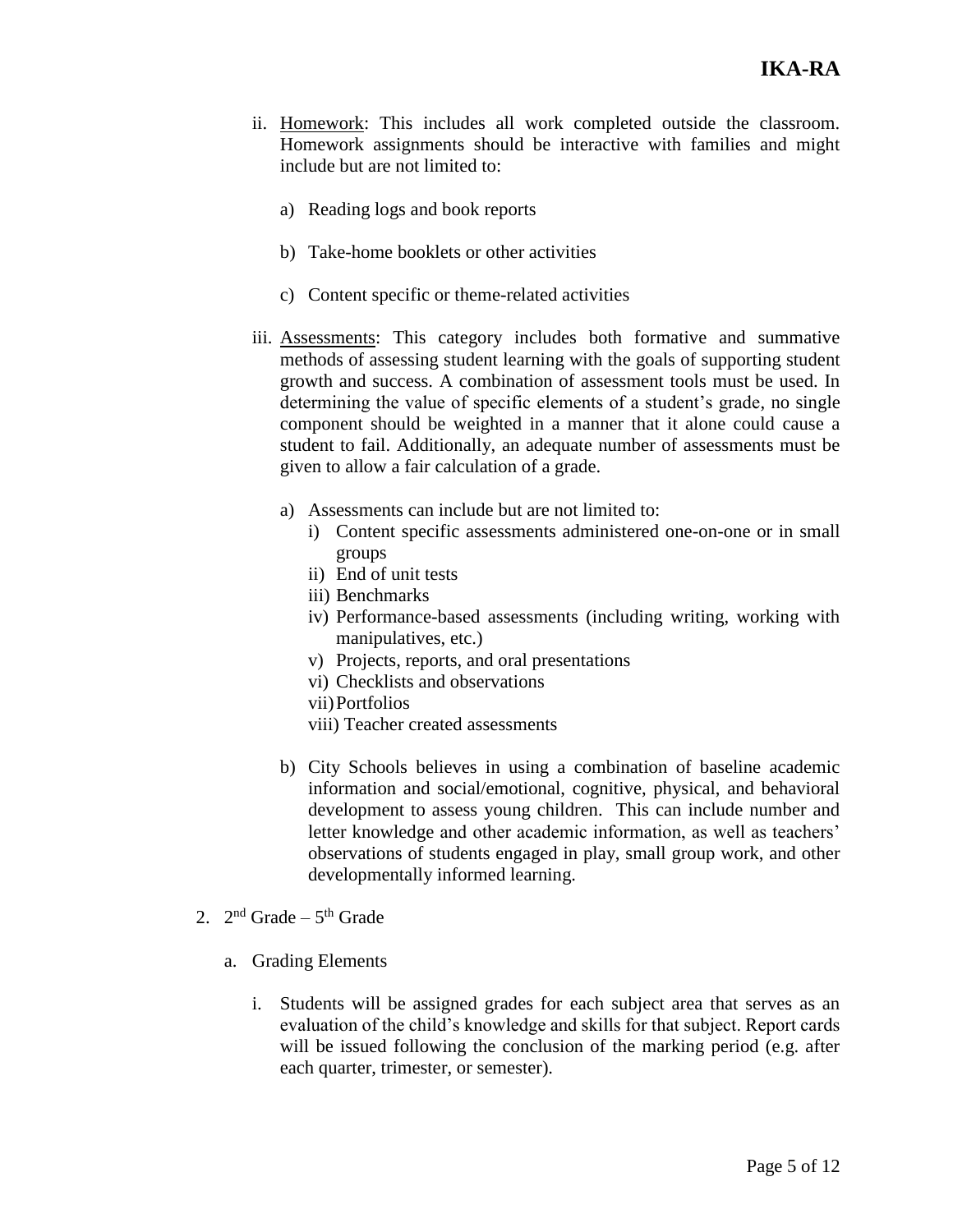ii. The grades eligible for use on report cards for students in grades 2 through 5 are as follows:

 $E = Excellent$  $G = Good$  $S = Satisfactory$  $P = Poor$  $U =$ Unsatisfactory

| 100<br>$-89$<br>$E =$<br>Q() | 70 | 69<br>$60 -$ | or below<br>$\overline{\phantom{0}}$<br>`J |
|------------------------------|----|--------------|--------------------------------------------|
|------------------------------|----|--------------|--------------------------------------------|

 $INC = Incomplete. The "INC" grade may be used temporarily for students$ who have been lawfully absent from school and have not had an opportunity to make up missed work prior to the end of a marking period.

 $L =$ Late Enrollment. An "L" will be issued when students enroll in a course near the end of a marking period, without available equivalent grades from a prior school to inform the calculation of the marking period grade.

PASS= Pass. A "PASS" may also be used for English Language learners (EL's) in the beginning stages of English language acquisition (WIDA levels 1-1.7, verified in the online student information system) when English proficiency limits accuracy of earned letter grade.

iii. Components used to evaluate students and calculate a grade may include:

- a) Classwork: This includes work completed in the classroom setting. Classwork can include but is not limited to:
	- i) Active participation in whole class and small group discussions
	- ii) Completion of in-class assignments, including independent reading
	- iii) Writing projects such as notebooks, j ournals
	- iv) Lab experiences and other projects
- b) Homework: This includes all work completed outside the classroom. Homework assignments might include but are not limited to:
	- i) Reading logs
	- ii) Research assignments
	- iii) Take-home booklets or other activities
	- iv) Practice problems
- c) Participation: This includes but is not limited to participation in classroom discussion, group work, and activities.
- d) Assessments: This category includes both formative and summative methods of assessing student learning with the goals of supporting student growth and success. A combination of assessment tools must be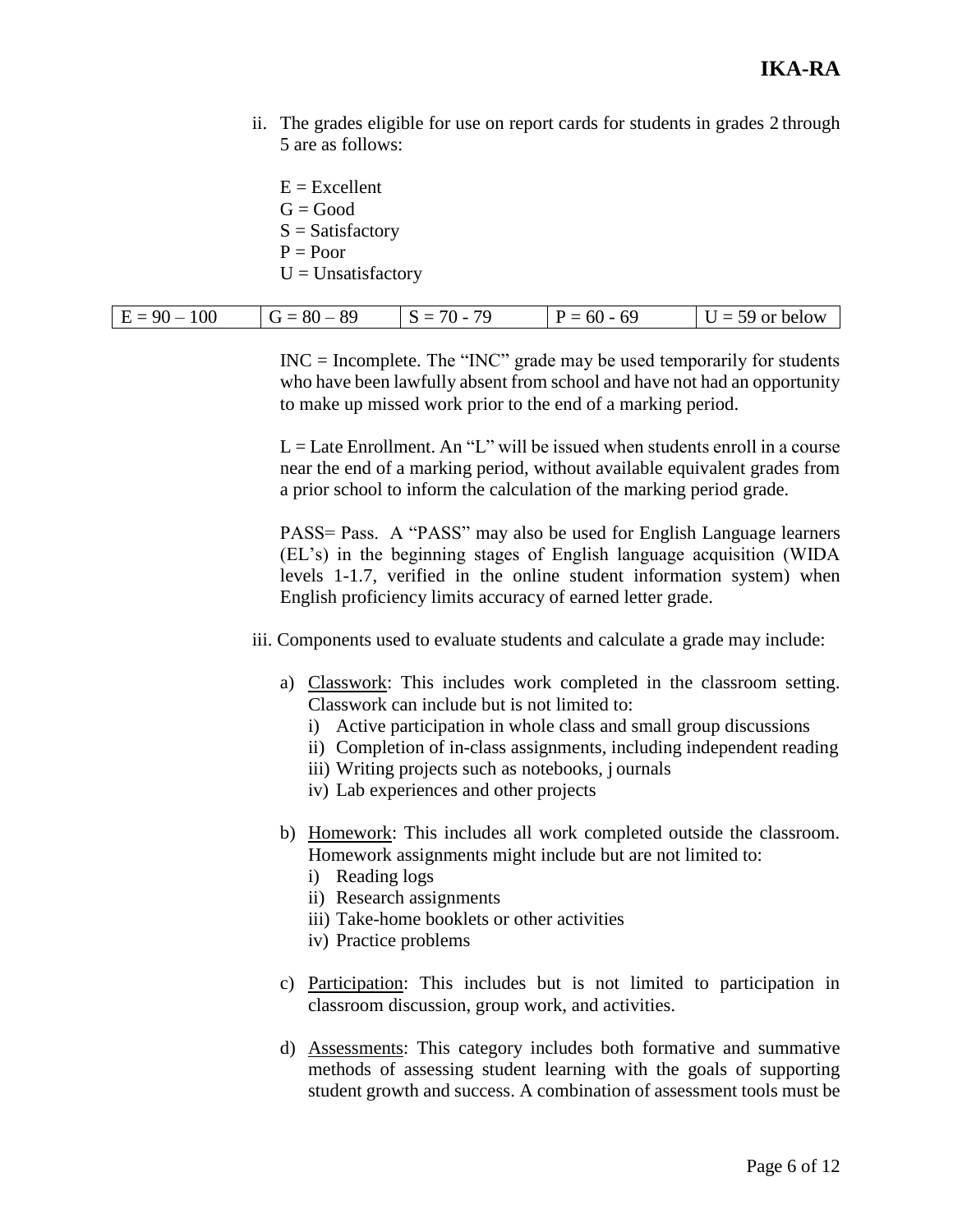used. In determining the value of specific elements of a student's grade, no single component should be weighted in a manner that it alone could cause a student to fail. Additionally, an adequate number of assessments must be given to allow a fair calculation of a grade.

- i) Assessments can include but are not limited to:
	- (a) Unit assessments
	- (b) Vocabulary quizzes
	- (c) Constructed response writing
	- (d) Oral or written evaluations
	- (e) Laboratory activities
	- (f) Projects
	- (g) Portfolios
	- (h) Reports
	- (i) Performances and performance tasks
	- (j) Product creation
	- (k) Peer and self-evaluation
	- (l) Notebooks or journals
- G. Secondary: Grades 6-12
	- 1. Grading Elements
		- a. The grades eligible for use on report cards are as follows. Grades between ranges are rounded to the nearest percentage point:

| <b>Grade Range</b> | Letter          |
|--------------------|-----------------|
| (numbers           | Grade           |
| represent          |                 |
| percentages)       |                 |
| 97-100             | $A+$            |
| 93-96              | A               |
| 90-92              | $A -$           |
| 87-89              | $B+$            |
| 83-86              | B               |
| 80-82              | $B -$           |
| 77-79              | $C+$            |
| 73-76              | $\overline{C}$  |
| 70-72              | $C-$            |
| 67-69              | $\overline{D}+$ |
| 63-66              | D               |
| $60 - 62$          | D-              |
| 59 nd              | F               |
| below              |                 |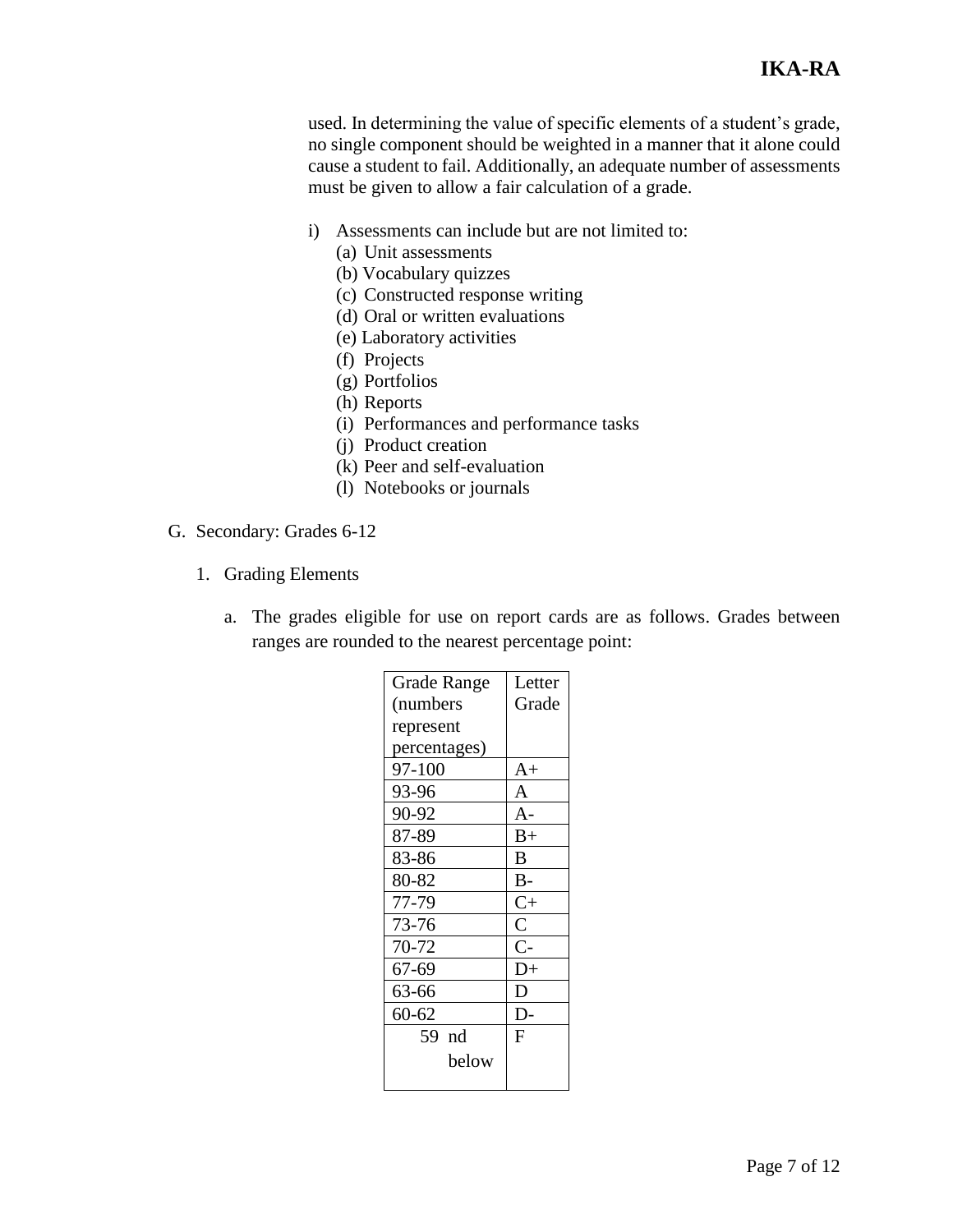- b.  $INC = Incomplete$ . The "INC" grade may be used temporarily for secondary students who have been lawfully absent from school and have not had an opportunity to make up missed work prior to the end of a marking period.
- c.  $W =$  Withdrawn. A "W" will be issued when a student is withdrawn from a course (Semester or Full Year) prior to completion of the course.
- d.  $L =$  Late Enrollment. A "L" will be issued when students enroll in a course near the end of a marking period, without available equivalent grades from a prior school to inform the calculation of the marking period grade.
- e. PASS= Pass. A "PASS" will be issued when:
	- i. Credit awarded through credit by exam
	- ii. credit awarded for coursework from non-accredited schools;
	- iii. credit awarded for home school instruction prior to enrollment in City Schools; or
	- iv. may also be used for English Language learners (ELs) in the beginning stages of English language acquisition (WIDA levels 1-1.7, verified in the online student information system) when English proficiency limits accuracy of earned letter grade.
- 2. Grading Components
	- a. Grades must be calculated in a way that fairly and accurately measures a student's knowledge and learning. Teachers will ensure that the number of assignments within each component is numerous enough to fairly measure performance and to calculate a grade.
	- b. Components used to evaluate students and calculate a grade may include:
		- i. Classwork: This includes but is not limited to work completed in the classroom individually or in groups. Examples include:
			- a) Completion of in-class assignments
			- b) Writing projects such as notebooks, journals
			- c) Lab experiences and other projects
			- d) Drills
		- ii. Participation: This includes but is not limited to participation in classroom discussion, group work, and activities.
		- iii. Homework: Homework consists of assignments completed outside the classroom. Homework assignments might include but are not limited to:
			- a) Problem sets
			- b) Written assignments
			- c) Reading assignments
			- d) Graphic organizers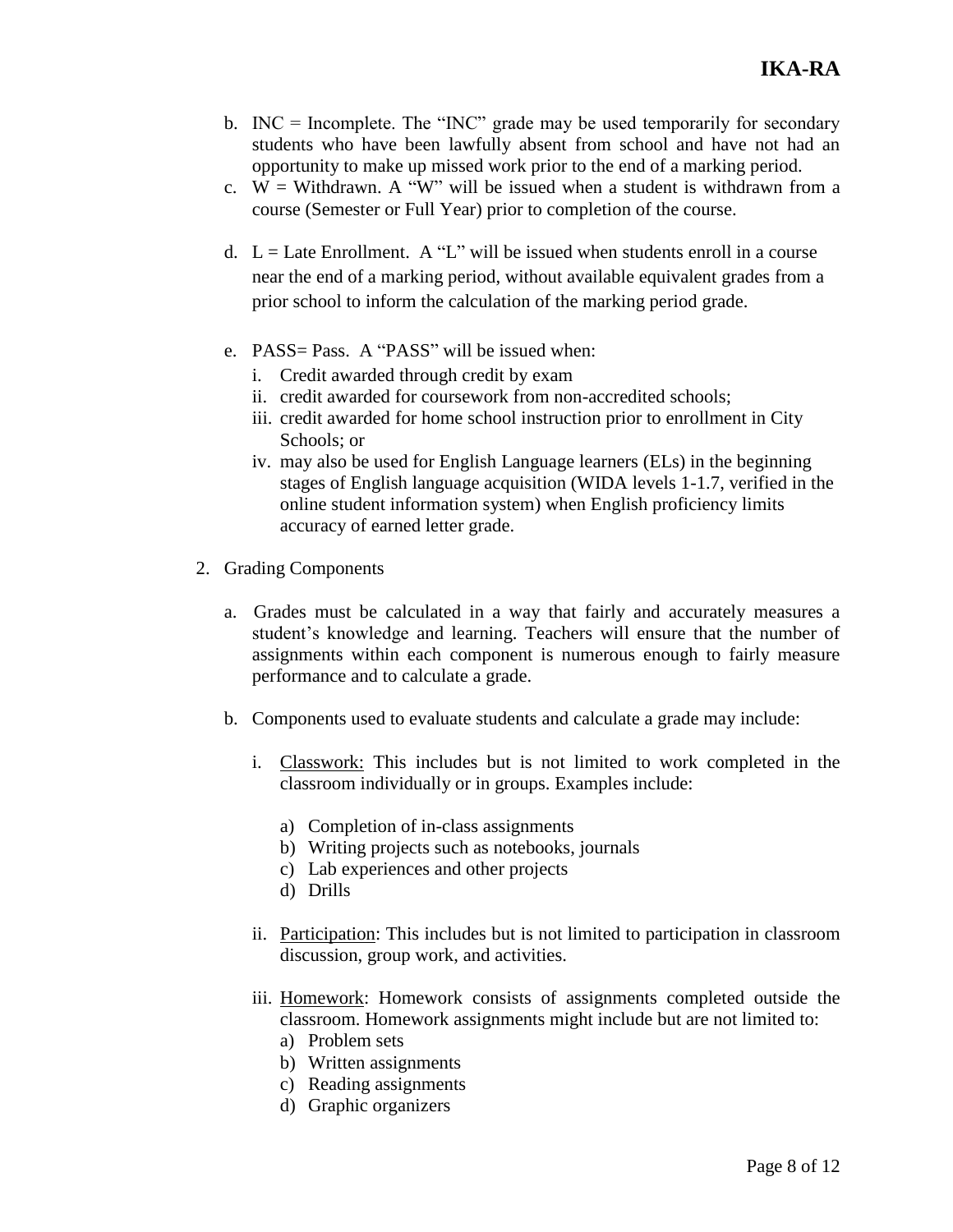- e) Project plans and storyboards
- f) Student notes and notebooks
- iv. Assessments: This category includes both formative and summative methods of assessing student learning with the goals of supporting student growth and success. A combination of assessment tools must be used. Examples of assessments include:
	- a) Tests
	- b) Quizzes
	- c) Papers, reports, essays
	- d) Projects, portfolios
	- e) Presentations
	- f) Performances and performance tasks
	- g) Research tasks
	- h) Laboratory activities
	- i) Product creation
	- j) Peer and self-evaluation
- c. Failing Grades: If a student receives an F as a marking period grade, the numerical equivalent of that grade cannot be lower than a 50 when used to calculate the student's final grade. If a student failed a marking period by earning a 50-59 that score should remain unchanged when calculating the student's final grade. This requirement is meant to allow students to improve their grade through diligent work in subsequent marking periods to pass the course.
- 3. Calculation of Grade Point Average and Weighting Courses
	- a. Final grades are used to calculate students' GPA. The table below represents the GPA equivalent of all letter grades on the standard course scale. This GPA is to be used for calculating class rank and will appear on students' transcripts. Grades are rounded to the nearest percentage point.

| <b>Grade Range</b> | Letter        | Standard       | Honors         | IB/AP/Dual |
|--------------------|---------------|----------------|----------------|------------|
| (numbers represent | Grade         |                |                | Enrollment |
| percentages)       |               |                |                | Weight     |
| 97-100             | $A+$          | $\overline{4}$ | 5              | 5.5        |
| 93-96              | A             | $\overline{4}$ | 5              | 5.5        |
| 90-92              | $A-$          | $\overline{4}$ | 5              | 5.5        |
| 87-89              | $B+$          | 3              | $\overline{4}$ | 4.5        |
| 83-86              | B             | 3              | 4              | 4.5        |
| 80-82              | $B-$          | 3              | 4              | 4.5        |
| 77-79              | $C+$          | $\overline{2}$ | 3              | 3.5        |
| 73-76              | $\mathcal{C}$ | $\overline{2}$ | 3              | 3.5        |
| 70-72              | $C-$          | $\overline{2}$ | 3              | 3.5        |
| $67 - 69$          | $D+$          |                | $\overline{2}$ | 2.5        |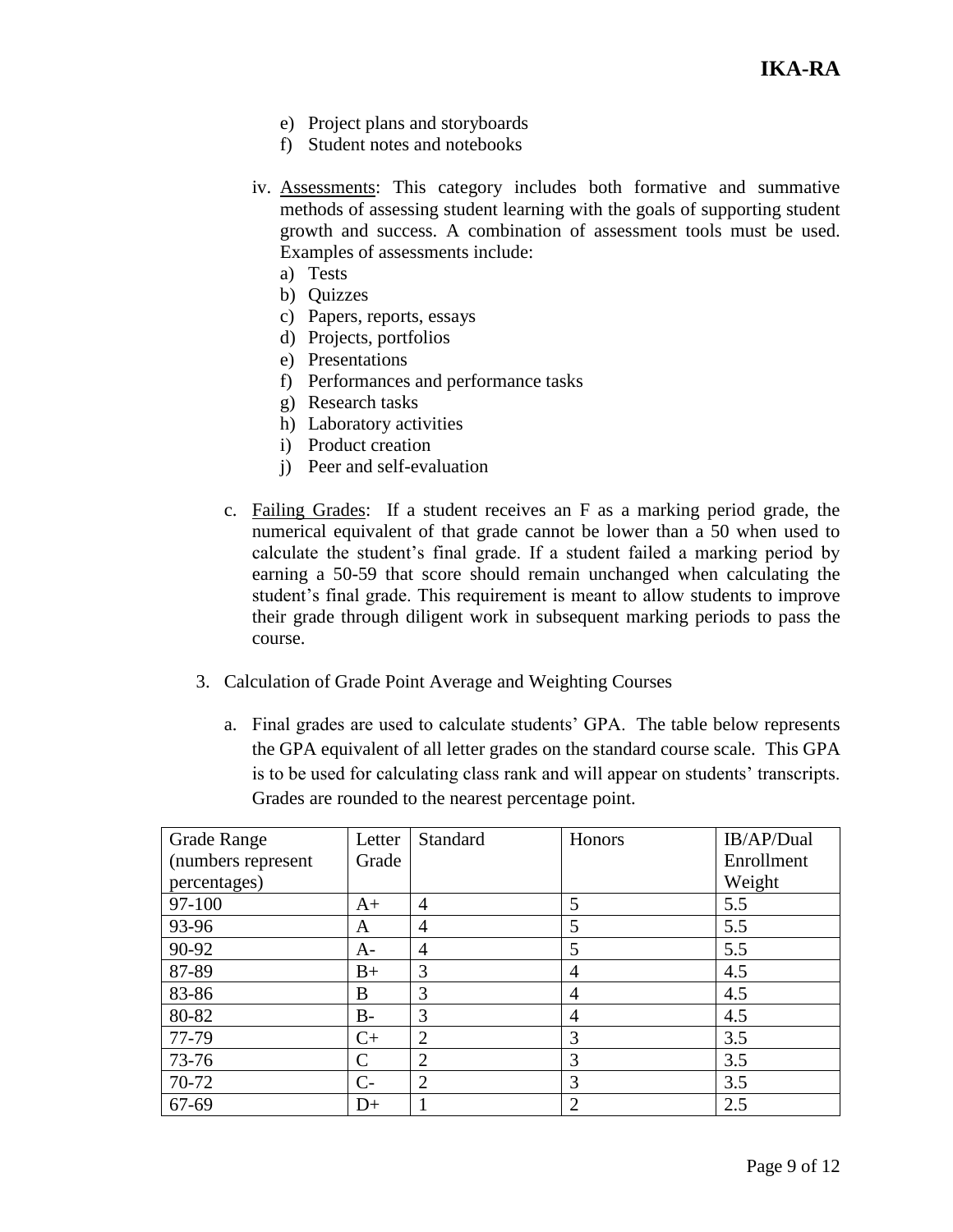| 63-66        |     |   | ر. ک |
|--------------|-----|---|------|
| 60-62        | – ب |   | ن ک  |
| 59 and below |     | ◡ |      |

- H. Students Receiving Special Education Services
	- 1. In compliance with federal law, Individualized Education Program (IEP) teams will develop IEPs for all students who receive special education services. Individual student needs are the basis of IEP goals and objectives and will allow special education students to progress within the general curriculum to the extent possible, provided with the appropriate supports and accommodations. Teachers will implement the accommodations and modifications determined by the student's IEP, and these accommodations must be used in both instruction and assessment (Maryland Accommodations Manual, Maryland State Department of Education). If the student is not progressing on his/her IEP goals, an IEP meeting must be held to review and revise the IEP to address the lack of progress.
	- 2. Students with disabilities who are working toward a diploma will progress in the general education curriculum in their least restrictive environment in accordance with his or her IEP. The student's grades will be based on achievement in the general curriculum for that course of study. Students who receive accommodations for state or national testing are required to receive the same accommodations for school and classroom assessments, as identified on the IEP. Students with disabilities will receive the same report card used in general education, with grades that reflect the student's achievement in each course of study using the appropriate modifications and extensions made to the curriculum. They will also receive an IEP Progress Report from Maryland Online related to IEP goals and objectives. The student's general and special educators will collaborate in grading students with disabilities.
	- 3. Students with disabilities who are working toward a Maryland Certificate of Program Completion and who are using extensive and substantial modifications to access the general curriculum will have the IEP Progress Report from Maryland Online detailing the student's goals and objectives in addition to the report card. Students who receive accommodations for state or national testing are required to receive the same accommodations for school and classroom assessments.
- I. Students Receiving English Learner (EL) Services
	- 1. In accordance with the Every Student Succeeds Act, English Learners (ELs) will attain English proficiency, reach high levels of academic attainment, and meet the same statewide academic standards as non-EL students. Students will receive targeted language support in EL classrooms in addition to instructional modifications and assessment accommodations in general education classes.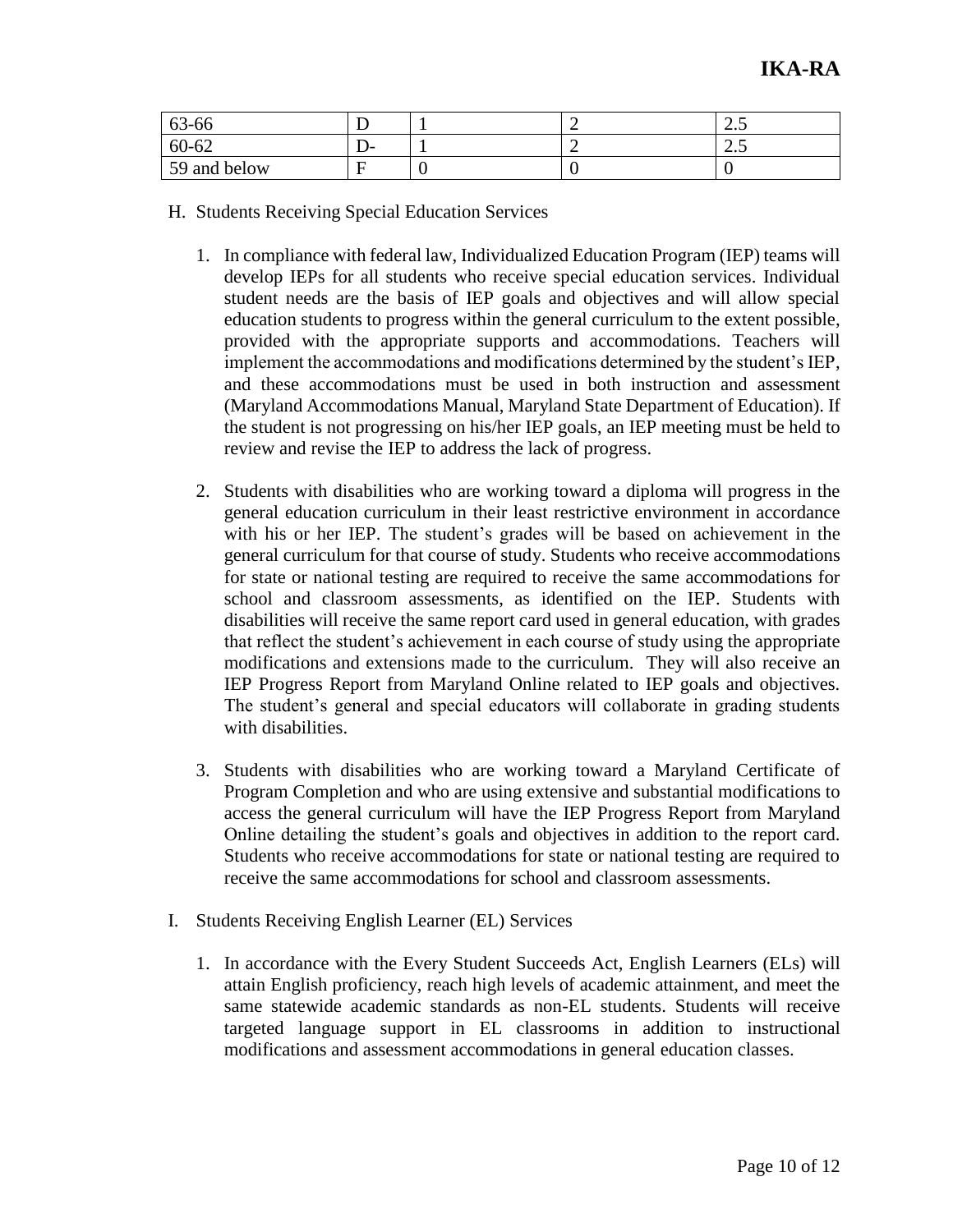- a. Teachers will implement the accommodations and modifications determined by the student's EL committee and documented in his/her English Learner plan. These accommodations must be used in both instruction and assessment (Maryland Accommodations Manual, Maryland State Department of Education).
- b. Grading of EL students shall therefore reflect daily instructional accommodations as well as testing accommodations and shall not penalize the student for not yet being fully proficient in English.
- c. ELs will receive grades based on accommodations or alternative methods of evaluation appropriate to the student's language proficiency level and receive the same report card that is used in general education.
- d. Those students who are newly arrived in U.S. schools and at the lowest English language proficiency level (overall level 1.0-1.7) and who cannot demonstrate a basic command of the English language may receive a grade of PASS for up to one year. This PASS must not count as a zero when averaging grades.
- e. Students who receive EL instruction in lieu of a general education class may have their EL grade substituted for the class that they miss.
- f. ELs shall not be penalized for missing work in the general education classroom during the time they are pulled for EL services. Teachers must grade students on the components for which they are present and derive the class grade based on the elements that the student completed.
- g. Comments should be used to explain that grades are based on curriculum aligned instructional accommodations, differentiated strategies, alternative methods of evaluation, or alternative assignments.
- J. Expectations for Grade Keeping

Grades are important information to gauge the progress of students in meeting their learning goals. The timely upkeep of grades is important to inform the progress of students for teachers, parents and students. Therefore, in kindergarten-12 grade classes, grades are expected to be kept current and updated at a minimum of once per week for math, science, English, Career Technical Education, and social studies courses. Teachers of other content areas shall follow guidance produced by district content leads. Teachers will record grades using the district's designated online gradebook platform. An exception to the weekly grade entry requirement is in a case where the class's primary assignment takes more than one week to complete.